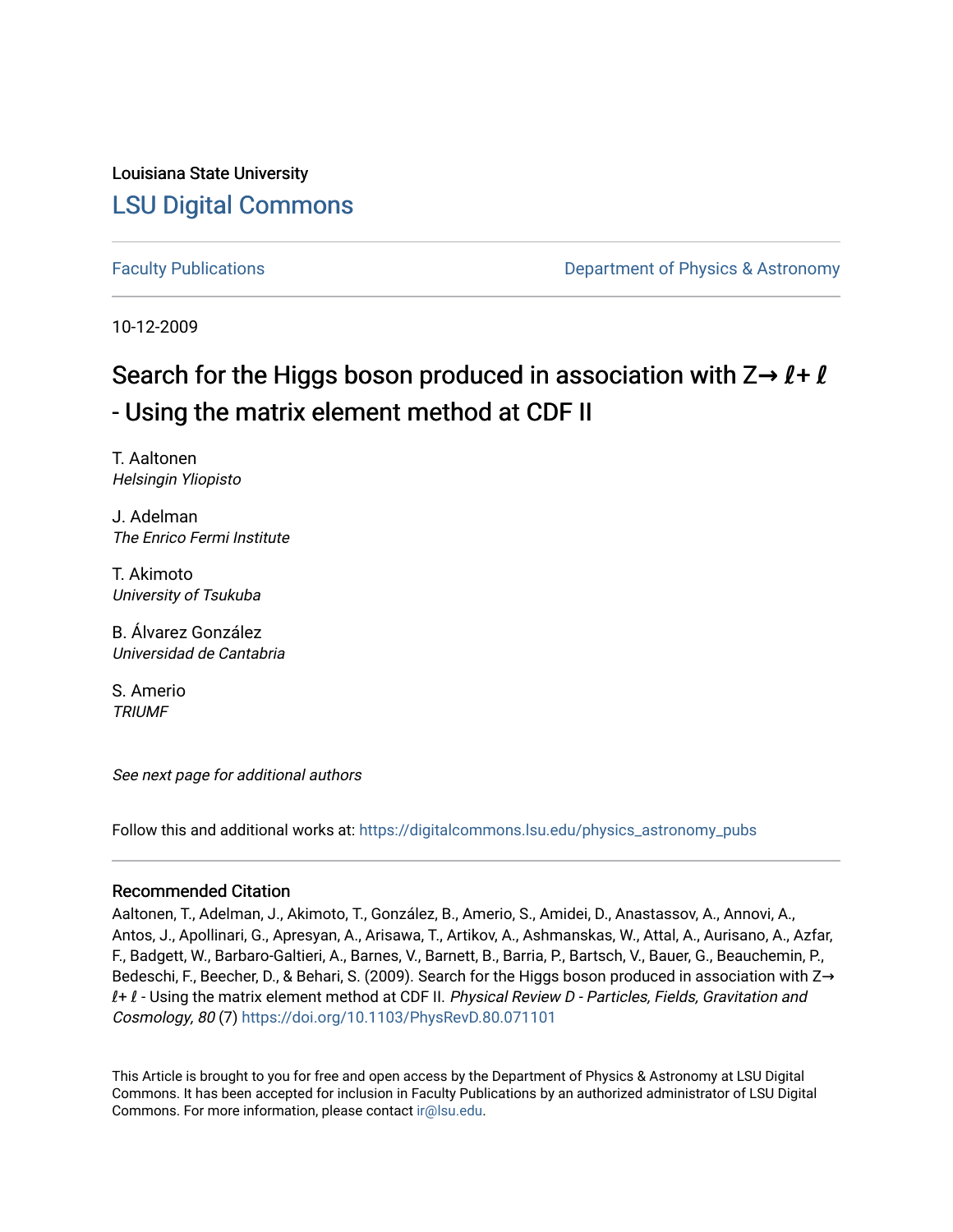### Authors

T. Aaltonen, J. Adelman, T. Akimoto, B. Álvarez González, S. Amerio, D. Amidei, A. Anastassov, A. Annovi, J. Antos, G. Apollinari, A. Apresyan, T. Arisawa, A. Artikov, W. Ashmanskas, A. Attal, A. Aurisano, F. Azfar, W. Badgett, A. Barbaro-Galtieri, V. E. Barnes, B. A. Barnett, P. Barria, V. Bartsch, G. Bauer, P. H. Beauchemin, F. Bedeschi, D. Beecher, and S. Behari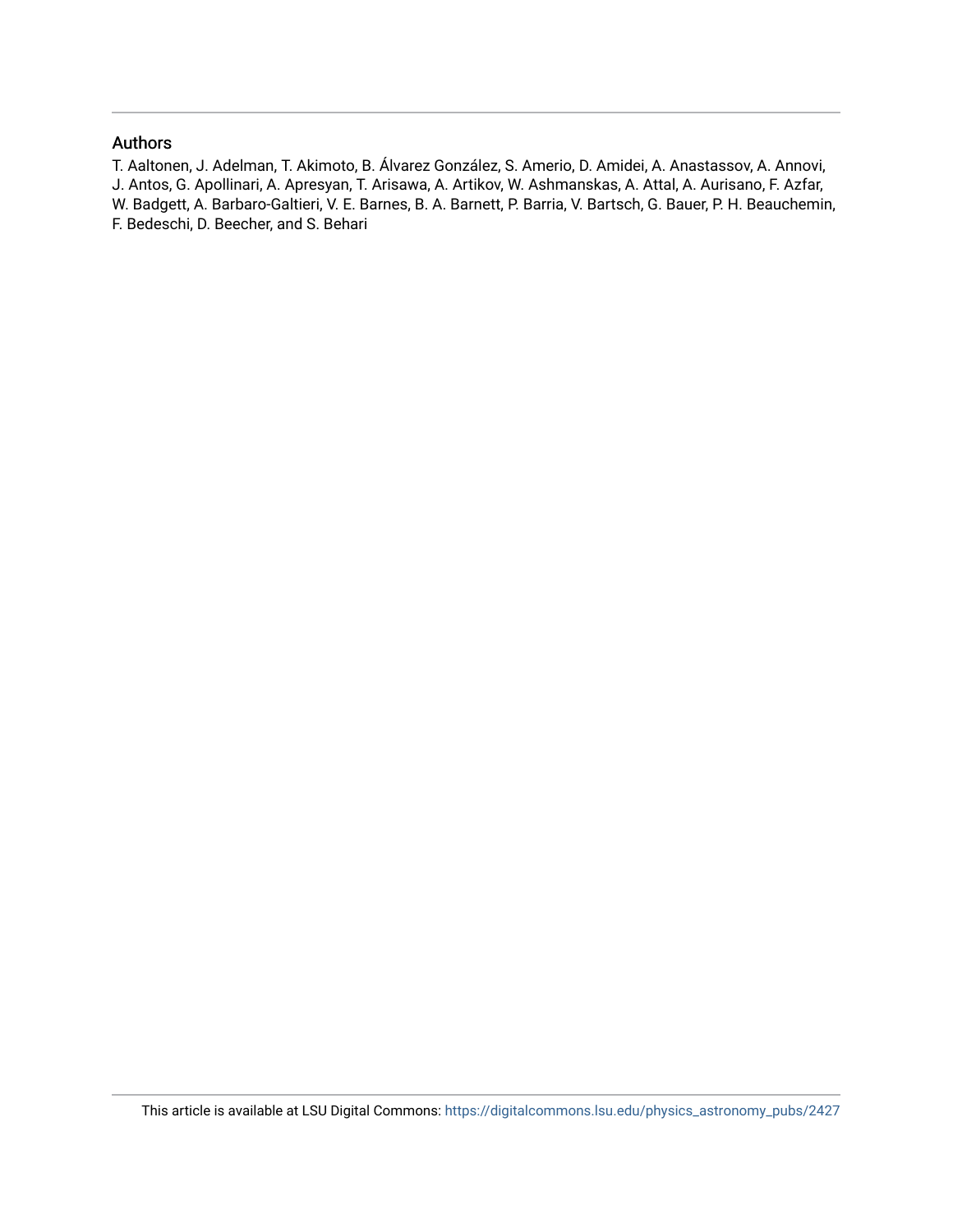

*Search for the Higgs boson produced in association with Z-->l^{+}l^{-} using the matrix element method at CDF II*

The MIT Faculty has made this article openly available. *[Please](https://libraries.mit.edu/forms/dspace-oa-articles.html) share* how this access benefits you. Your story matters.

| <b>Citation</b>     | CDF Collaboration et al. "Search for the Higgs boson produced in<br>association with Z-->l^{+}l^{-} using the matrix element method<br>at CDF II." Physical Review D 80.7 (2009): 071101. © 2009 The<br><b>American Physical Society</b> |  |  |
|---------------------|------------------------------------------------------------------------------------------------------------------------------------------------------------------------------------------------------------------------------------------|--|--|
| <b>As Published</b> | http://dx.doi.org/10.1103/PhysRevD.80.071101                                                                                                                                                                                             |  |  |
| <b>Publisher</b>    | <b>American Physical Society</b>                                                                                                                                                                                                         |  |  |
| <b>Version</b>      | Final published version                                                                                                                                                                                                                  |  |  |
| <b>Citable link</b> | http://hdl.handle.net/1721.1/52710                                                                                                                                                                                                       |  |  |
| <b>Terms of Use</b> | Article is made available in accordance with the publisher's<br>policy and may be subject to US copyright law. Please refer to the<br>publisher's site for terms of use.                                                                 |  |  |

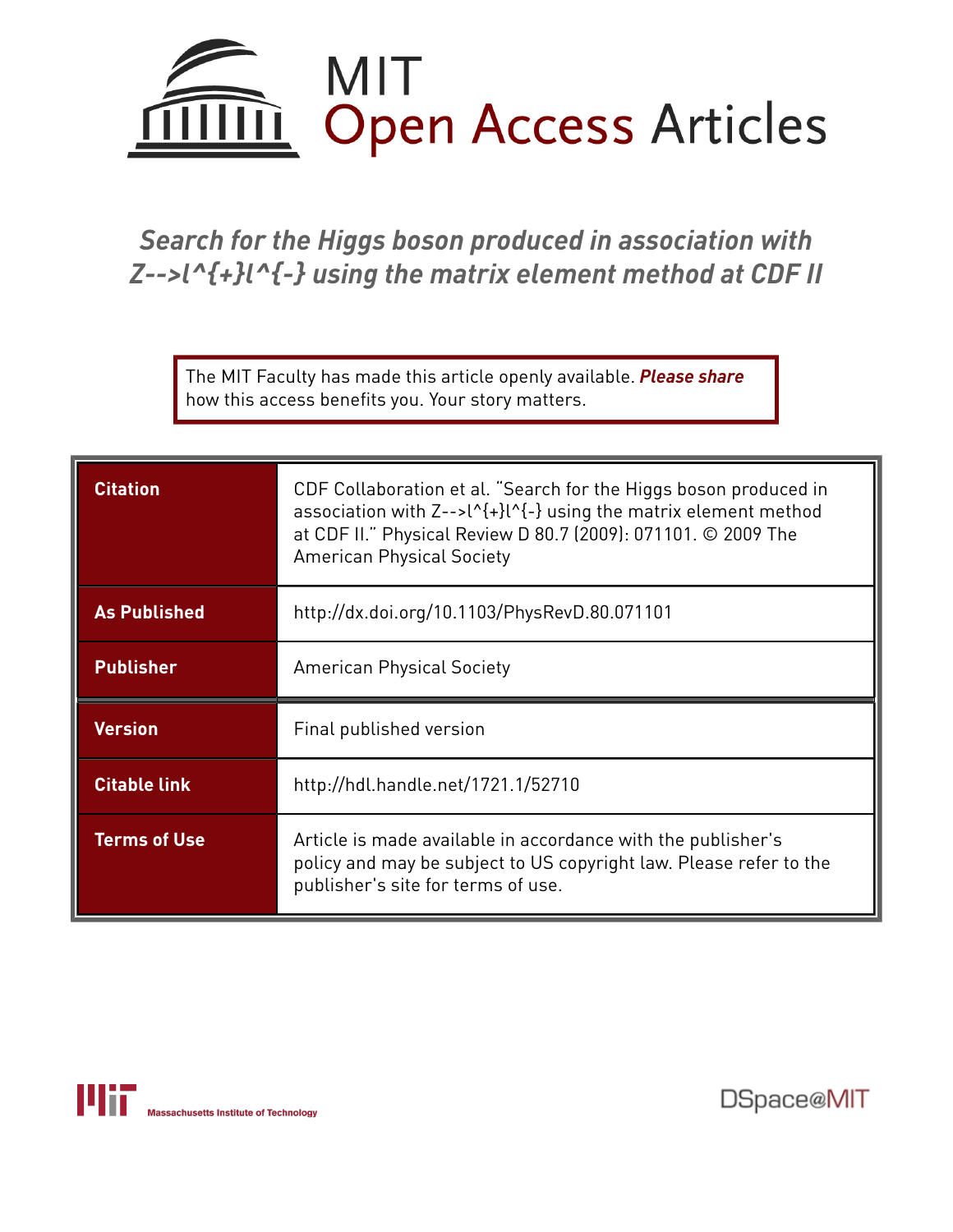# Search for the Higgs boson produced in association with  $Z \rightarrow \ell^+ \ell^-$  using the matrix element method at CDF II

<span id="page-3-12"></span><span id="page-3-11"></span><span id="page-3-10"></span><span id="page-3-9"></span><span id="page-3-8"></span><span id="page-3-7"></span><span id="page-3-6"></span><span id="page-3-5"></span><span id="page-3-4"></span><span id="page-3-3"></span><span id="page-3-2"></span><span id="page-3-1"></span><span id="page-3-0"></span>T. Aaltonen,<s[u](#page-5-0)p>24</sup> J. Adelman,<sup>14</sup> T. Akimoto,<sup>56</sup> B. Álvarez González,<sup>12,u</sup> S. Amerio,<sup>44b,44a</sup> D. Amidei,<sup>35</sup> A. Anastassov,<sup>39</sup> A. Annovi,<sup>20</sup> J. Antos,<sup>15</sup> G. Apollinari,<sup>18</sup> A. Apresyan,<sup>49</sup> T. Arisawa,<sup>58</sup> A. Artikov,<sup>16</sup> W. Ashmanskas,<sup>18</sup> A. Attal,<sup>4</sup> A. Aurisano,<sup>54</sup> F. Azfar,<sup>43</sup> W. Badgett,<sup>18</sup> A. Barbaro-Galtieri,<sup>29</sup> V. E. Barnes,<sup>49</sup> B. A. Barnett,<sup>26</sup> P. Barria,<sup>47c,47a</sup> V. Bartsch, $^{31}$  G. Bauer, $^{33}$  P.-H. Beauchemin, $^{34}$  F. Bedeschi, $^{47a}$  D. Beecher, $^{31}$  S. Behari, $^{26}$  G. Bellettini, $^{47b,47a}$  J. Bellinger, $^{60}$ D. Benjamin,<sup>17</sup> A. Beretvas,<sup>18</sup> J. Beringer,<sup>29</sup> A. Bhatti,<sup>51</sup> M. Binkley,<sup>18</sup> D. Bisello,<sup>44b,44a</sup> I. Bizjak,<sup>31[,z](#page-5-1)</sup> R. E. Blair,<sup>2</sup> C. Blocker,  $^7$  B. Blumenfeld,  $^{26}$  A. Bocci,  $^{17}$  A. Bodek,  $^{50}$  V. Boisvert,  $^{50}$  G. Bolla,  $^{49}$  D. Bortoletto,  $^{49}$  J. Boudreau,  $^{48}$ A. Boveia,<sup>11</sup> B. Brau,<sup>11,[b](#page-5-2)</sup> A. Bridgeman,<sup>25</sup> L. Brigliadori,<sup>6b,6a</sup> C. Bromberg,<sup>36</sup> E. Brubaker,<sup>14</sup> J. Budagov,<sup>16</sup> H. S. Budd,<sup>50</sup> S. Budd,<sup>25</sup> S. Burke,<sup>18</sup> K. Burkett,<sup>18</sup> G. Busetto,<sup>44b,44a</sup> P. Bussey,<sup>22</sup> A. Buzatu,<sup>34</sup> K. L. Byrum,<sup>2</sup> S. Cabrera,<sup>17,[w](#page-5-3)</sup> C. Calancha,<sup>32</sup> M. Campanelli,<sup>36</sup> M. Campbell,<sup>35</sup> F. Canelli,<sup>14,18</sup> A. Canepa,<sup>46</sup> B. Carls,<sup>25</sup> D. Carlsmith,<sup>60</sup> R. Carosi,<sup>47a</sup> S. Carrillo,<sup>19[,o](#page-5-4)</sup> S. Carron,<sup>34</sup> B. Casal,<sup>12</sup> M. Casarsa,<sup>18</sup> A. Castro,<sup>6b,6a</sup> P. Catastini,<sup>47c,47a</sup> D. Cauz,<sup>55b,55a</sup> V. Cavaliere,<sup>47c,47a</sup> M. Cavalli-Sforza,<sup>4</sup> A. Cerri,<sup>29</sup> L. Cerrito,<sup>31[,q](#page-5-5)</sup> S. H. Chang,<sup>28</sup> Y. C. Chen,<sup>1</sup> M. Chertok,<sup>8</sup> G. Chiarelli,<sup>47a</sup> G. Chlachidze,<sup>18</sup> F. Chlebana, <su[p](#page-5-6)>18</sup> K. Cho, <sup>28</sup> D. Chokheli, <sup>16</sup> J. P. Chou, <sup>23</sup> G. Choudalakis, <sup>33</sup> S. H. Chuang, <sup>53</sup> K. Chung, <sup>18,p</sup> W. H. Chung, <sup>60</sup> Y. S. Chung,<sup>50</sup> T. Chwalek,<sup>27</sup> C. I. Ciobanu,<sup>45</sup> M. A. Ciocci,<sup>47c,47a</sup> A. Clark,<sup>21</sup> D. Clark,<sup>7</sup> G. Compostella,<sup>44a</sup> M. E. Convery,<sup>18</sup> J. Conway,<sup>8</sup> M. Cordelli,<sup>20</sup> G. Cortiana,<sup>44b,44a</sup> C. A. Cox,<sup>8</sup> D. J. Cox,<sup>8</sup> F. Crescioli,<sup>47b,47a</sup> C. Cuenca Almenar,<sup>8[,w](#page-5-3)</sup> J. Cuevas,<sup>12[,u](#page-5-0)</sup> R. Culbertson,<sup>18</sup> J. C. Cully,<sup>35</sup> D. Dagenhart,<sup>18</sup> M. Datta,<sup>18</sup> T. Davies,<sup>22</sup> P. de Barbaro,<sup>50</sup> S. De Cecco,<sup>52a</sup> A. Deisher,<sup>29</sup> G. De Lorenzo,<sup>4</sup> M. Dell'Orso,<sup>47b,47a</sup> C. Deluca,<sup>4</sup> L. Demortier,<sup>51</sup> J. Deng,<sup>17</sup> M. Deninno, <sup>6a</sup> P. F. Derwent, <sup>18</sup> A. Di Canto, <sup>47b, 47a</sup> G. P. di Giovanni, <sup>45</sup> C. Dionisi, <sup>52b, 52a</sup> B. Di Ruzza, <sup>55b, 55a</sup> J. R. Dittmann,<sup>5</sup> M. D'Onofrio,<sup>4</sup> S. Donati,<sup>47b,47a</sup> P. Dong,<sup>9</sup> J. Donini,<sup>44a</sup> T. Dorigo,<sup>44a</sup> S. Dube,<sup>53</sup> J. Efron,<sup>40</sup> A. Elagin,<sup>54</sup> R. Erbacher,  $8$  D. Errede,  $25$  S. Errede,  $25$  R. Eusebi,  $^{18}$  H. C. Fang,  $^{29}$  S. Farrington,  $^{43}$  W. T. Fedorko,  $^{14}$  R. G. Feild,  $^{61}$ M. Feindt,<sup>27</sup> J. P. Fernandez,<sup>32</sup> C. Ferrazza,<sup>47d,47a</sup> R. Field,<sup>19</sup> G. Flanagan,<sup>49</sup> R. Forrest,<sup>8</sup> M. J. Frank,<sup>5</sup> M. Franklin,<sup>23</sup> J. C. Freeman, <sup>18</sup> I. Furic, <sup>19</sup> M. Gallinaro, <sup>52a</sup> J. Galyardt, <sup>13</sup> F. Garberson, <sup>11</sup> J. E. Garcia, <sup>21</sup> A. F. Garfinkel, <sup>49</sup> P. Garosi, <sup>47c, 47a</sup> K. Genser,<sup>18</sup> H. Gerberich,<sup>25</sup> D. Gerdes,<sup>35</sup> A. Gessler,<sup>27</sup> S. Giagu,<sup>52b,52a</sup> V. Giakoumopoulou,<sup>3</sup> P. Giannetti,<sup>47a</sup> K. Gibson,<sup>48</sup> J. L. Gimmell,<sup>50</sup> C. M. Ginsburg,<sup>18</sup> N. Giokaris,<sup>3</sup> M. Giordani,<sup>55b,55a</sup> P. Giromini,<sup>20</sup> M. Giunta,<sup>47a</sup> G. Giurgiu,<sup>26</sup> V. Glagolev,<sup>16</sup> D. Glenzinski,<sup>18</sup> M. Gold,<sup>38</sup> N. Goldschmidt,<sup>19</sup> A. Golossanov,<sup>18</sup> G. Gomez,<sup>12</sup> G. Gomez-Ceballos,<sup>33</sup> M. Goncharov,<sup>33</sup> O. González,<sup>32</sup> I. Gorelov,<sup>38</sup> A. T. Goshaw,<sup>17</sup> K. Goulianos,<sup>51</sup> A. Gresele,<sup>44b,44a</sup> S. Grinstein,<sup>23</sup> C. Grosso-Pilcher,<sup>14</sup> R. C. Group,<sup>18</sup> U. Grundler,<sup>25</sup> J. Guimaraes da Costa,<sup>23</sup> Z. Gunay-Unalan,<sup>36</sup> C. Haber,<sup>29</sup> K. Hahn,<sup>33</sup> S. R. Hahn,<sup>18</sup> E. Halkiadakis,<sup>53</sup> B.-Y. Han,<sup>50</sup> J. Y. Han,<sup>50</sup> F. Happacher,<sup>20</sup> K. Hara,<sup>56</sup> D. Hare,<sup>53</sup> M. Hare,<sup>57</sup> S. Harper,<sup>43</sup> R. F. Harr,<sup>59</sup> R. M. Harris,<sup>18</sup> M. Hartz,<sup>48</sup> K. Hatakeyama,<sup>51</sup> C. Hays,<sup>43</sup> M. Heck,<sup>27</sup> A. Heijboer,<sup>46</sup> J. Heinrich,<sup>46</sup> C. Henderson,<sup>33</sup> M. Herndon,<sup>60</sup> J. Heuser,<sup>27</sup> S. Hewamanage,<sup>5</sup> D. Hidas,<sup>17</sup> C. S. Hill,<sup>11[,d](#page-5-7)</sup> D. Hirschbuehl,<sup>27</sup> A. Hocker,<sup>18</sup> S. Hou,<sup>1</sup> M. Houlden,<sup>30</sup> S.-C. Hsu,<sup>29</sup> B. T. Huffman,<sup>43</sup> R. E. Hughes,<sup>40</sup> U. Husemann,<sup>61</sup> M. Hussein,<sup>36</sup> J. Huston,<sup>36</sup> J. Incandela,<sup>11</sup> G. Introzzi,<sup>47a</sup> M. Iori,<sup>52b,52a</sup> A. Ivanov,<sup>8</sup> E. James,<sup>18</sup> D. Jang,<sup>13</sup> B. Jayatilaka,<sup>17</sup> E. J. Jeon,<sup>28</sup> M. K. Jha,<sup>6a</sup> S. Jindariani,<sup>18</sup> W. Johnson,<sup>8</sup> M. Jones,<sup>49</sup> K. K. Joo,<sup>28</sup> S. Y. Jun,<sup>13</sup> J. E. Jung,<sup>28</sup> T. R. Junk,<sup>18</sup> T. Kamon,<sup>54</sup> D. Kar,<sup>19</sup> P. E. Karchi[n](#page-5-8),<sup>59</sup> Y. Kato,<sup>42,n</sup> R. Kephart,<sup>18</sup> W. Ketchum,<sup>14</sup> J. Keung,<sup>46</sup> V. Khotilovich,<sup>54</sup> B. Kilminster,<sup>18</sup> D. H. Kim,<sup>28</sup> H. S. Kim,<sup>28</sup> H. W. Kim,<sup>28</sup> J. E. Kim,<sup>28</sup> M. J. Kim,<sup>20</sup> S. B. Kim,<sup>28</sup> S. H. Kim,<sup>56</sup> Y. K. Kim,<sup>14</sup> N. Kimura,<sup>56</sup> L. Kirsch,<sup>7</sup> S. Klimenko,<sup>19</sup> B. Knuteson,<sup>33</sup> B. R. Ko,<sup>17</sup> K. Kondo,<sup>58</sup> D. J. Kong,<sup>28</sup> J. Konigsberg,<sup>19</sup> A. Korytov,<sup>19</sup> A. V. Kotwal,<sup>17</sup> M. Kreps,<sup>27</sup> J. Kroll,<sup>46</sup> D. Krop,<sup>14</sup> N. Krumnack,<sup>5</sup> M. Kruse,<sup>17</sup> V. Krutelyov,<sup>11</sup> T. Kubo,<sup>56</sup> T. Kuhr,<sup>27</sup> N. P. Kulkarni,<sup>59</sup> M. Kura[t](#page-5-9)a,<sup>56</sup> S. Kwang,<sup>14</sup> A. T. Laasanen,<sup>49</sup> S. Lami,<sup>47a</sup> S. Lammel,<sup>18</sup> M. Lancaster,<sup>31</sup> R. L. Lander,<sup>8</sup> K. Lannon,<sup>40,t</sup> A. Lath,<sup>53</sup> G. Latino,<sup>47c,47a</sup> I. Lazzizzera,<sup>44b,44a</sup> T. LeCompte,<sup>2</sup> E. Lee,<sup>54</sup> H. S. Lee,<sup>14</sup> S. W. Lee,<sup>54,[v](#page-5-10)</sup> S. Leone,<sup>47a</sup> J. D. Lewis,<sup>18</sup> C.-S. Lin,<sup>29</sup> J. Linacre,<sup>43</sup> M. Lindgren,<sup>18</sup> E. Lipeles,<sup>46</sup> A. Lister,<sup>8</sup> D. O. Litvintsev,<sup>18</sup> C. Liu,<sup>48</sup> T. Liu,<sup>18</sup> N. S. Lockyer,<sup>46</sup> A. Loginov,<sup>61</sup> M. Loreti,<sup>44b,44a</sup> L. Lovas,<sup>15</sup> D. Lucchesi,<sup>44b,44a</sup> C. Luci,<sup>52b,52a</sup> J. Lueck,<sup>27</sup> P. Lujan,<sup>29</sup> P. Lukens,<sup>18</sup> G. Lungu,<sup>51</sup> L. Lyons,<sup>43</sup> J. Lys,<sup>29</sup> R. Lysak,<sup>15</sup> D. MacQueen,<sup>34</sup> R. Madrak,<sup>18</sup> K. Maeshima,<sup>18</sup> K. Makhoul,<sup>33</sup> T. Maki,<sup>24</sup> P. Maksimovic,<sup>26</sup> S. Malde,<sup>43</sup> S. Malik,<sup>31</sup> G. Manca,<sup>30,[f](#page-5-11)</sup> A. Manousakis-Katsikakis,<sup>3</sup> F. Margaroli,<sup>49</sup> C. Marino,<sup>27</sup> C. P. Marino,<sup>25</sup> A. Martin,<sup>61</sup> V. Martin,<sup>22,1</sup> M. Martínez,<sup>4</sup> R. Martínez-Ballarín,<sup>32</sup> T. Maruyama,<sup>56</sup> P. Mastrandrea,<sup>52a</sup> T. Masubuchi,<sup>56</sup> M. Mathis,<sup>26</sup> M. E. Mattson,<sup>59</sup> P. Mazzanti,<sup>6a</sup> K. S. McFarland,<sup>50</sup> P. McIntyre,<sup>54</sup> R. McNulty,<sup>30[,k](#page-5-13)</sup> A. Mehta,<sup>30</sup> P. Mehtala,<sup>24</sup> A. Menzione,<sup>47a</sup> P. Merkel,<sup>49</sup> C. Mesropian,<sup>51</sup> T. Miao,<sup>18</sup> N. Miladinovic,<sup>7</sup> R. Miller,<sup>36</sup> C. Mills,<sup>23</sup> M. Milnik,<sup>27</sup> A. Mitra,<sup>1</sup> G. Mitselmakher,<sup>19</sup> H. Miyake,<sup>56</sup> N. Moggi,<sup>6a</sup> C. S. Moon,<sup>28</sup> R. Moore,<sup>18</sup> M. J. Morello,<sup>47a</sup> J. Morlock,<sup>27</sup> P. Movilla Fernandez,<sup>18</sup> J. Mülmenstädt,<sup>29</sup> A. Mukherjee,<sup>18</sup> Th. Muller,<sup>27</sup> R. Mumford,<sup>26</sup> P. Murat,<sup>18</sup> M. Mussini,<sup>6b,6a</sup> J. Nachtman,<sup>18[,p](#page-5-6)</sup> Y. Nagai,<sup>56</sup> A. Nagano,<sup>56</sup> J. Naganoma,<sup>56</sup> K. Nakamura,<sup>56</sup> I. Nakano,<sup>41</sup>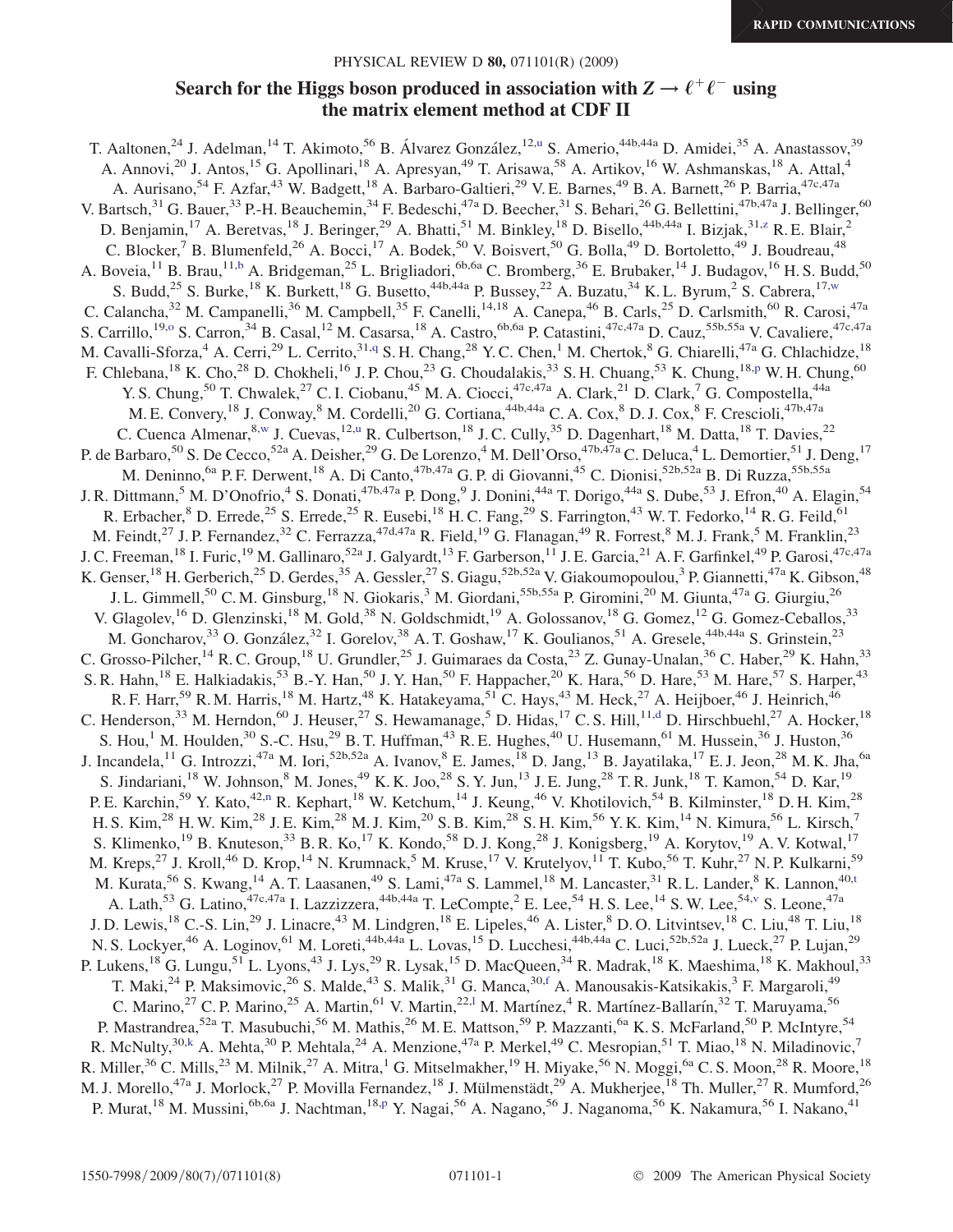T. AALTONEN et al. PHYSICAL REVIEW D 80, 071101(R) (2009)

<span id="page-4-9"></span><span id="page-4-6"></span><span id="page-4-4"></span><span id="page-4-0"></span>A. Napier,<sup>57</sup> V. Necula,<sup>17</sup> J. Nett,<sup>60</sup> C. Neu,<sup>46[,x](#page-5-14)</sup> M. S. Neubauer,<sup>25</sup> S. Neubauer,<sup>27</sup> J. Nielsen,<sup>29,[h](#page-5-15)</sup> L. Nodulman,<sup>2</sup> M. Norman,<sup>10</sup> O. Norniella,<sup>25</sup> E. Nurse,<sup>31</sup> L. Oakes,<sup>43</sup> S. H. Oh,<sup>17</sup> Y. D. Oh,<sup>28</sup> I. Oksuzian,<sup>19</sup> T. Okusawa,<sup>42</sup> R. Orava,<sup>24</sup> K. Osterberg,<sup>24</sup> S. Pagan Griso,<sup>44b,44a</sup> E. Palencia,<sup>18</sup> V. Papadimitriou,<sup>18</sup> A. Papaikonomou,<sup>27</sup> A. A. Paramonov,<sup>14</sup> B. Parks,<sup>40</sup> S. Pashapour,<sup>34</sup> J. Patrick,<sup>18</sup> G. Pauletta,<sup>55b,55a</sup> M. Paulini,<sup>13</sup> C. Paus,<sup>33</sup> T. Peiffer,<sup>27</sup> D. E. Pellett,<sup>8</sup> A. Penzo,<sup>55a</sup> T. J. Phillips,<sup>17</sup> G. Piacentino,<sup>47a</sup> E. Pianori,<sup>46</sup> L. Pinera,<sup>19</sup> K. Pitts,<sup>25</sup> C. Plager,<sup>9</sup> L. Pondrom,<sup>60</sup> O. Poukhov,<sup>16[,a](#page-5-16)</sup> N. Pounder,<sup>43</sup> F. Prakoshyn,<sup>16</sup> A. Pronko,<sup>18</sup> J. Proudfoot,<sup>2</sup> F. Ptohos,<sup>18[,j](#page-5-17)</sup> E. Pueschel,<sup>13</sup> G. Punzi,<sup>47b,47a</sup> J. Pursley,<sup>60</sup> J. Rademacker,<sup>43[,d](#page-5-7)</sup> A. Rahaman,<sup>48</sup> V. Ramakrishnan,<sup>60</sup> N. Ranjan,<sup>49</sup> I. Redondo,<sup>32</sup> P. Renton,<sup>43</sup> M. Renz,<sup>27</sup> M. Rescigno,<sup>52a</sup> S. Richter,<sup>27</sup> F. Rimondi,<sup>6b,6a</sup> L. Ristori,<sup>47a</sup> A. Robson,<sup>22</sup> T. Rodrigo,<sup>12</sup> T. Rodriguez,<sup>46</sup> E. Rogers,<sup>25</sup> S. Rolli,<sup>57</sup> R. Roser,<sup>18</sup> M. Rossi,<sup>55a</sup> R. Rossin,<sup>11</sup> P. Roy,<sup>34</sup> A. Ruiz,<sup>12</sup> J. Russ,<sup>13</sup> V. Rusu,<sup>18</sup> B. Rutherford,<sup>18</sup> H. Saarikko,<sup>24</sup> A. Safonov,<sup>54</sup> W. K. Sakumoto,<sup>50</sup> O. Saltó,<sup>4</sup> L. Santi,<sup>55b,55a</sup> S. Sarkar,<sup>52b,52a</sup> L. Sartori,<sup>47a</sup> K. Sato,<sup>18</sup> A. Savoy-Navarro,<sup>45</sup> P. Schlabach,<sup>18</sup> A. Schmidt,<sup>27</sup> E. E. Schmidt,<sup>18</sup> M. A. Schmidt,<sup>14</sup> M. P. Schmidt,<sup>61,[a](#page-5-16)</sup> M. Schmitt,<sup>39</sup> T. Schwarz,<sup>8</sup> L. Scodellaro,<sup>12</sup> A. Scribano,<sup>47c,47a</sup> F. Scuri,<sup>47a</sup> A. Sedov,<sup>49</sup> S. Seidel,<sup>38</sup> Y. Seiya,<sup>42</sup> A. Semenov,<sup>16</sup> L. Sexton-Kennedy,<sup>18</sup> F. Sforza,<sup>47b,47a</sup> A. Styrla,<[s](#page-5-18)up>25</sup> S. Z. Shalhout,<sup>59</sup> T. Shears,<sup>30</sup> R. Shekhar,<sup>17</sup> P. F. Shepard,<sup>48</sup> M. Shimojima,<sup>56,s</sup> S. Shiraishi,<sup>14</sup> M. Shochet,<sup>14</sup> Y. Shon,<sup>60</sup> I. Shreyber,<sup>37</sup> P. Sinervo,<sup>34</sup> A. Sisakyan,<sup>16</sup> A. J. Slaughter,<sup>18</sup> J. Slaunwhite,<sup>40</sup> K. Sliwa,<sup>57</sup> J. R. Smith,<sup>8</sup> F. D. Snider,<sup>18</sup> R. Snihur,<sup>34</sup> A. Soha, S. Somalwar,<sup>53</sup> V. Sorin,<sup>36</sup> T. Spreitzer,<sup>34</sup> P. Squillacioti,<sup>47c,47a</sup> M. Stanitzki,<sup>61</sup> R. St. Denis,<sup>22</sup> B. Stelzer,<sup>34</sup> O. Stelzer-Chilton,<sup>34</sup> D. Stentz,<sup>39</sup> J. Strologas,<sup>38</sup> G. L. Strycker,<sup>35</sup> J. S. Suh,<sup>28</sup> A. Sukhanov,<sup>19</sup> I. Suslov,<sup>16</sup> T. Suzuki,<sup>56</sup> A. Taffard,<sup>25[,g](#page-5-19)</sup> R. Takashima,<sup>41</sup> Y. Takeuchi,<sup>56</sup> R. Tanaka,<sup>41</sup> M. Tecchio,<sup>35</sup> P. K. Teng,<sup>1</sup> K. Terash[i](#page-5-20),<sup>51</sup> J. Thom,<sup>18,i</sup> A. S. Thompson,<sup>22</sup> G. A. Thompson,<sup>25</sup> E. Thomson,<sup>46</sup> P. Tipton,<sup>61</sup> P. Ttito-Guzmán,<sup>32</sup> S. Tkaczyk,<sup>18</sup> D. Toback,<sup>54</sup> S. Tokar,<sup>15</sup> K. Tollefson,<sup>36</sup> T. Tomura,<sup>56</sup> D. Tonelli,<sup>18</sup> S. Torre,<sup>20</sup> D. Torretta,<sup>18</sup> P. Totaro,<sup>55b,55a</sup> S. Tourneur,<sup>45</sup> M. Trovato,<sup>47d,47a</sup> S.-Y. Tsai,<sup>1</sup> Y. Tu,<sup>46</sup> N. Turini,<sup>47[c](#page-5-21),47a</sup> F. Ukegawa,<sup>56</sup> S. Vallecorsa,<sup>21</sup> N. van Remortel,<sup>24,c</sup> A. Vargan[o](#page-5-4)v,<sup>35</sup> E. Vataga,<sup>47d,47a</sup> F. Vázquez,<sup>19,0</sup> G. Velev,<sup>18</sup> C. Vellidis,<sup>3</sup> M. Vidal,<sup>32</sup> R. Vidal,<sup>18</sup> I. Vila,<sup>12</sup> R. Vilar,<sup>12</sup> T. Vine,<sup>31</sup> M. Vogel,<sup>38</sup> I. Voloboue[v](#page-5-10),<sup>29,v</sup> G. Volpi,<sup>47b,47a</sup> P. Wagner,<sup>46</sup> R. G. Wagner,<sup>2</sup> R. L. Wagner,<sup>18</sup> W. Wagner,<sup>27[,y](#page-5-22)</sup> J. Wagner-Kuhr,<sup>27</sup> T. Wakisaka,<sup>42</sup> R. Wallny,<sup>9</sup> S. M. Wang,<sup>1</sup> A. Warburton,<sup>34</sup> D. Waters,<sup>31</sup> M. Weinberger,<sup>54</sup> J. Weinelt,<sup>27</sup> W. C. Wester III,<sup>18</sup> B. Whitehouse,<sup>57</sup> D. Whiteson,<sup>46,[g](#page-5-19)</sup> A. B. Wicklund,<sup>2</sup> E. Wicklund,<sup>18</sup> S. Wilbur,<sup>14</sup> G. Williams,<sup>34</sup> H. H. W[i](#page-5-20)lliams, <sup>46</sup> P. Wilson, <sup>18</sup> B. L. Winer, <sup>40</sup> P. Wittich, <sup>18,i</sup> S. Wolbers, <sup>18</sup> C. Wolfe, <sup>14</sup> T. Wright, <sup>35</sup> X. Wu, <sup>21</sup> F. Wü[r](#page-5-23)thwein,  $^{10}$  S. Xie,  $^{33}$  A. Yagil,  $^{10}$  K. Yamamoto,  $^{42}$  J. Yamaoka,  $^{17}$  U. K. Yang,  $^{14,r}$  Y. C. Yang,  $^{28}$  W. M. Yao,  $^{29}$  G. P. Yeh,  $^{18}$ K. Yi,<sup>18[,p](#page-5-6)</sup> J. Yoh,<sup>18</sup> K. Yorita,<sup>58</sup> T. Yoshida,<sup>42,[m](#page-5-24)</sup> G. B. Yu,<sup>50</sup> I. Yu,<sup>28</sup> S. S. Yu,<sup>18</sup> J. C. Yun,<sup>18</sup> L. Zanello,<sup>52b,52a</sup> A. Zanetti,<sup>55a</sup> X. Zhang,  $^{25}$  Y. Zh[e](#page-5-25)ng,  $^{9,e}$  and S. Zucchelli<sup>6b,6a</sup>

### (CDF Collaboration)

<sup>1</sup>Institute of Physics, Academia Sinica, Taipei, Taiwan 11529, Republic of China<br><sup>2</sup>Argonna National Laboratory, Argonna Illinois 60430, USA

 $A$ rgonne National Laboratory, Argonne, Illinois 60439, USA<br> $3$ University of Athens, 157 71 Athens, Greece

<span id="page-4-10"></span><span id="page-4-8"></span><span id="page-4-7"></span><span id="page-4-5"></span><span id="page-4-3"></span><span id="page-4-2"></span><span id="page-4-1"></span><sup>3</sup>University of Athens, 157 71 Athens, Greece  $\frac{4}{3}$  University of Athens, 157 71 Athens, Greece

Institut de Fisica d'Altes Energies, Universitat Autonoma de Barcelona, E-08193, Bellaterra (Barcelona), Spain <sup>5</sup>

 $^{5}$ Baylor University, Waco, Texas 76798, USA<br><sup>6a</sup>Istituto Nazionale di Fisica Nucleare Bologna, I-40127 Bologna, Italy <sup>6b</sup>University of Bologna, I-40127 Bologna, Italy

 ${}^{7}$ Brandeis University, Waltham, Massachusetts 02254, USA

<sup>8</sup>University of California, Davis, Davis, California 95616, USA

<sup>9</sup>University of California, Los Angeles, Los Angeles, California 90024, USA<br><sup>10</sup>University of California, San Diego, La Jolla, California 92093, USA

<sup>10</sup>University of California, San Diego, La Jolla, California 92093, USA<br>
<sup>11</sup>University of California, Santa Barbara, Santa Barbara, California 93106, USA<br>
<sup>12</sup>Instituto de Fisica de Cantabrai, CSIC-University of Califor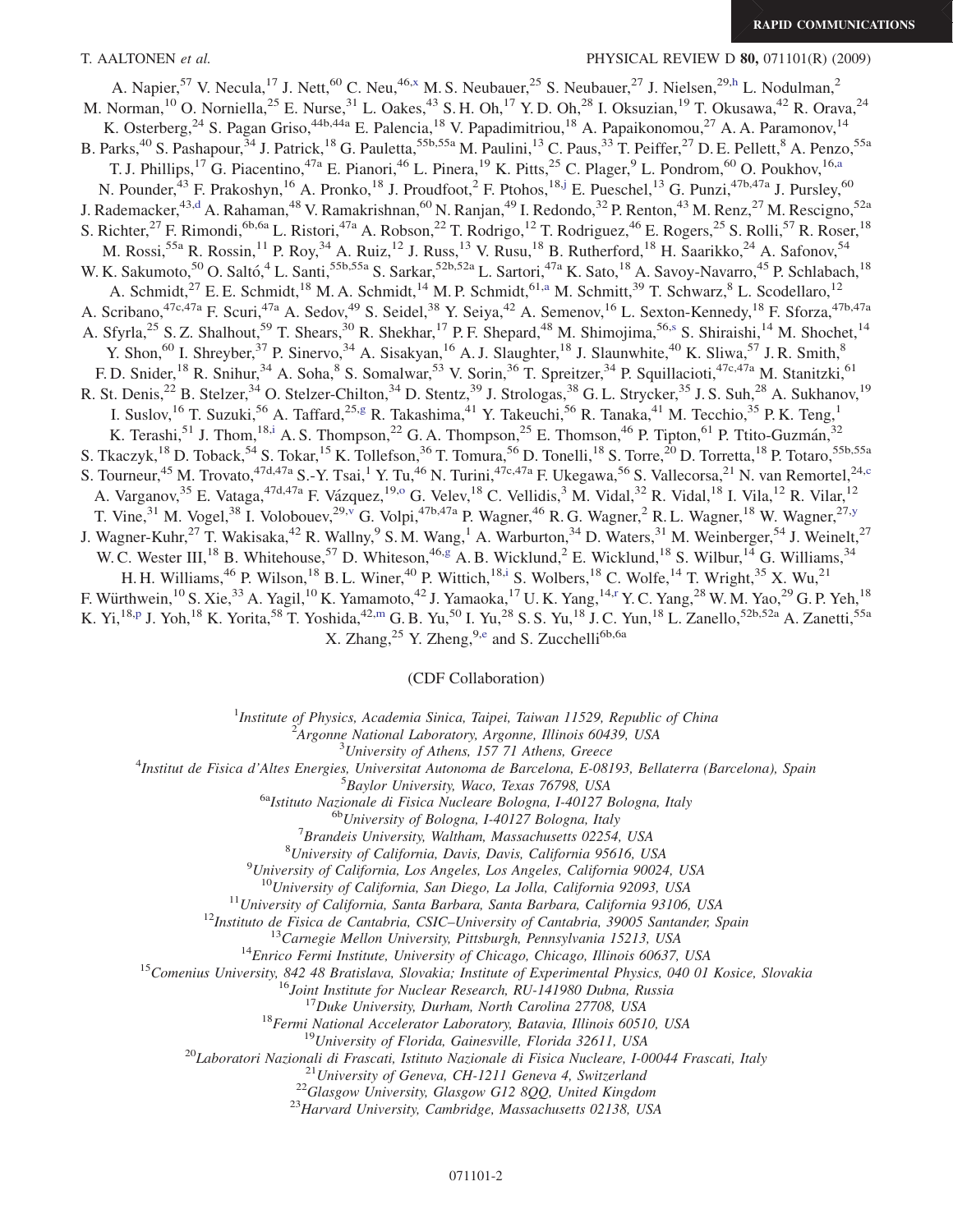SEARCH FOR THE HIGGS BOSON PRODUCED IN ... PHYSICAL REVIEW D 80, 071101(R) (2009)

 $^{24}$ Division of High Energy Physics, Department of Physics, University of Helsinki and Helsinki Institute of Physics, FIN-00014,

Helsinki, Finland<br><sup>25</sup> University of Illinois, Urbana, Illinois 61801, USA<br><sup>26</sup> The Johns Hopkins University, Baltimore, Maryland 21218, USA<br><sup>27</sup> Institut für Experimentelle Kernphysik, Universität Karlsruhe, 76128 Karlsru

Seoul National University, Seoul 151-742, Korea;

Sungkyunkwan University, Suwon 440-746, Korea;

Korea Institute of Science and Technology Information, Daejeon, 305-806, Korea;

Chonnam National University, Gwangju, 500-757, Korea<br><sup>29</sup>Ernest Orlando Lawrence Berkeley National Laboratory, Berkeley, California 94720, USA<br><sup>30</sup>University of Liverpool, Liverpool L69 7ZE, United Kingdom<br><sup>31</sup>University C

Simon Fraser University, Burnaby, British Columbia, Canada V5A 1S6;

University of Toronto, Toronto, Ontario, Canada M5S 1A7;

and TRIUMF, Vancouver, British Columbia, Canada V6T 2A3<br><sup>35</sup>University of Michigan, Ann Arbor, Michigan 48109, USA

<sup>36</sup>Michigan State University, East Lansing, Michigan 48824, USA<br><sup>37</sup>Institution for Theoretical and Experimental Physics, ITEP, Moscow 117259, Russia<br><sup>38</sup>University of New Mexico, Albuquerque, New Mexico 87131, USA<br><sup>39</sup>N

<sup>43</sup>University of Oxford, Oxford OX1 3RH, United Kingdom<br><sup>44a</sup>Istituto Nazionale di Fisica Nucleare, Sezione di Padova-Trento, I-35131 Padova, Italy<br><sup>44b</sup>University of Padova, I-35131 Padova, Italy<br><sup>45</sup>LPNHE, Universite P

<sup>47a</sup>Istituto Nazionale di Fisica Nucleare Pisa, I-56127 Pisa, Italy  $^{476}$ University of Pisa, I-56127 Pisa, Italy  $^{47c}$ Scuola Normale Superiore, I-56127 Pisa, Italy  $^{47d}$ Scuola Normale Superiore, I-56127 Pisa, Italy

<span id="page-5-16"></span>[a](#page-4-0) Deceased.

<span id="page-5-2"></span><sup>[b](#page-3-0)</sup>Visitor from University of Massachusetts Amherst, Amherst, MA 01003, USA.

<span id="page-5-21"></span><sup>[c](#page-4-1)</sup>Visitor from Universiteit Antwerpen, B-2610 Antwerp, Belgium.

<span id="page-5-7"></span>[d](#page-3-1) Visitor from University of Bristol, Bristol BS8 1TL, United Kingdom.

<span id="page-5-25"></span>[e](#page-4-2)Visitor from Chinese Academy of Sciences, Beijing 100864, China.

<span id="page-5-11"></span>[f](#page-3-2) Visitor from Istituto Nazionale di Fisica Nucleare, Sezione di Cagliari, 09042 Monserrato (Cagliari), Italy.

<span id="page-5-19"></span>[g](#page-4-3) Visitor from University of California Irvine, Irvine, CA 92697, USA.

<span id="page-5-15"></span><sup>[h](#page-4-4)</sup>Visitor from University of California Santa Cruz, Santa Cruz, CA 95064, USA.

<span id="page-5-20"></span>[i](#page-4-5) Visitor from Cornell University, Ithaca, NY 14853, USA.

<span id="page-5-17"></span><sup>[j](#page-4-6)</sup>Visitor from University of Cyprus, Nicosia CY-1678, Cyprus.

<span id="page-5-13"></span>[k](#page-3-3) Visitor from University College Dublin, Dublin 4, Ireland.

<span id="page-5-12"></span><sup>1</sup>Visitor from University of Edinburgh, Edinburgh EH9 3JZ, United Kingdom.

<span id="page-5-24"></span>[mV](#page-4-7)isitor from University of Fukui, Fukui City, Fukui Prefecture, Japan 910-0017.

<span id="page-5-8"></span>[n](#page-3-12) Visitor from Kinki University, Higashi-Osaka City, Japan 577-8502.

<span id="page-5-4"></span><sup>[o](#page-3-11)</sup>Visitor from Universidad Iberoamericana, Mexico D.F., Mexico.

<span id="page-5-6"></span><su[p](#page-3-10)>p</sup>Visitor from University of Iowa, Iowa City, IA 52242, USA.

<span id="page-5-5"></span><sup>[q](#page-3-9)</sup>Visitor from Queen Mary, University of London, London, E1 4NS, England.

<span id="page-5-23"></span>[r](#page-4-10) Visitor from University of Manchester, Manchester M13 9PL, England.

<span id="page-5-18"></span>[s](#page-4-9) Visitor from Nagasaki Institute of Applied Science, Nagasaki, Japan.

<span id="page-5-9"></span><sup>[t](#page-3-8)</sup>Visitor from University of Notre Dame, Notre Dame, IN 46556, USA.

<span id="page-5-0"></span><s[u](#page-3-6)p>u</sup>Visitor from University de Oviedo, E-33007 Oviedo, Spain.

<span id="page-5-10"></span>[v](#page-3-7) Visitor from Texas Tech University, Lubbock, TX 79609, USA.

<span id="page-5-3"></span>Visitor from IFIC (CSIC–Universitat de Valencia), 46071 Valencia, Spain.

<span id="page-5-14"></span>[x](#page-4-4) Visitor from University of Virginia, Charlottesville, VA 22904, USA.

<span id="page-5-22"></span>Visitor from Bergische Universität Wuppertal, 42097 Wuppertal, Germany.

<span id="page-5-1"></span> ${}^{z}$ On leave from J. Stefan Institute, Ljubljana, Slovenia.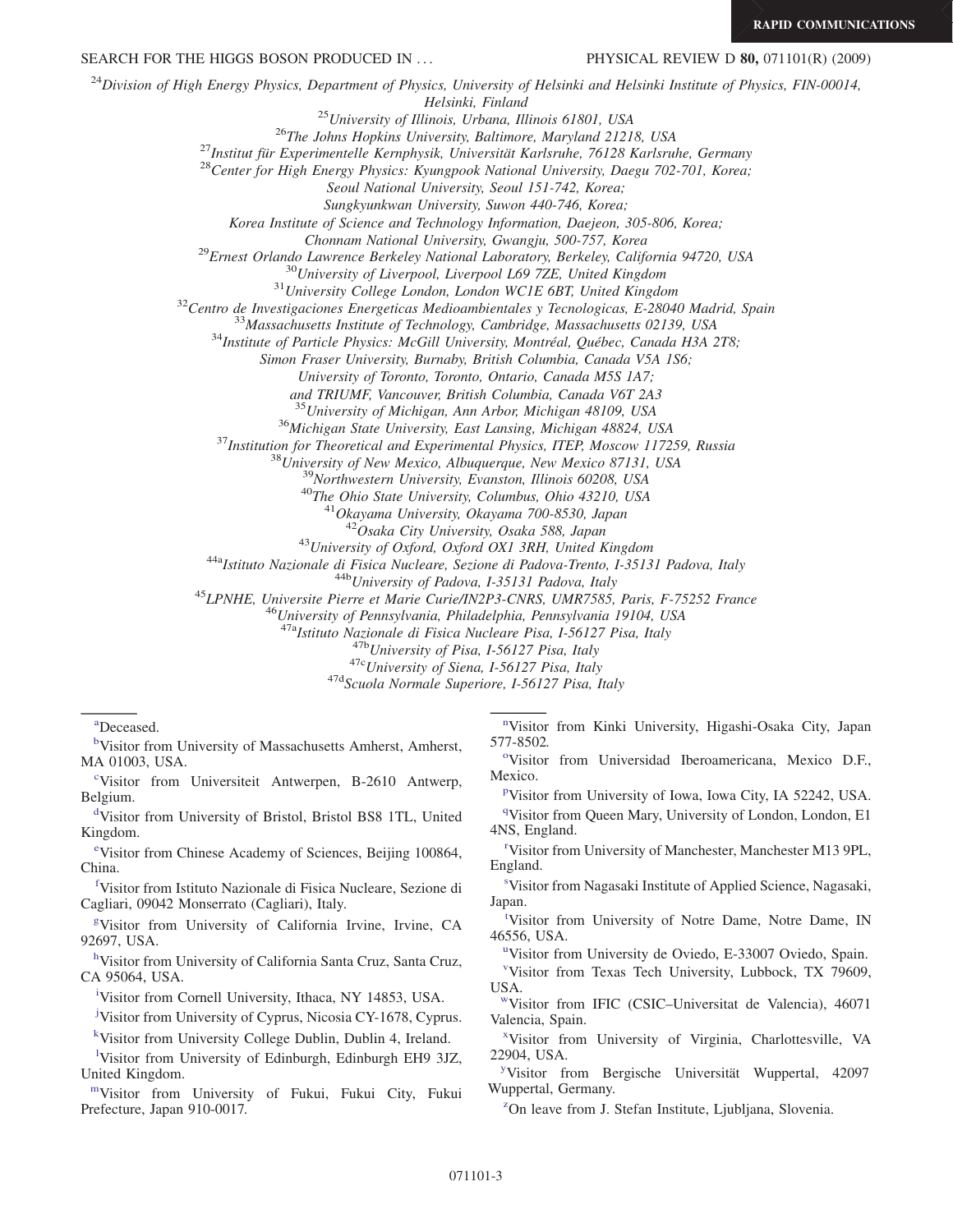### T. AALTONEN et al. PHYSICAL REVIEW D 80, 071101(R) (2009)

<sup>48</sup>University of Pittsburgh, Pittsburgh, Pennsylvania 15260, USA <sup>49</sup>Purdue University, West Lafayette, Indiana 47907, USA<br><sup>50</sup>University of Rochester, Rochester, New York 14627, USA<br><sup>51</sup>The Rockefeller University, New York, New York 10021, USA<br><sup>51</sup>The Rockefeller University, New York,  $^{60}$ University of Wisconsin, Madison, Wisconsin 53706, USA<br> $^{61}$ Yale University, New Haven, Connecticut 06520, USA

(Received 25 August 2009; published 12 October 2009)

We present a search for associated production of the standard model Higgs boson and a Z boson where the Z boson decays to two leptons and the Higgs decays to a pair of b quarks in  $p\bar{p}$  collisions at the Fermilab Tevatron. We use event probabilities based on standard model matrix elements to construct a likelihood function of the Higgs content of the data sample. In a CDF data sample corresponding to an integrated luminosity of 2.7 fb<sup>-1</sup> we see no evidence of a Higgs boson with a mass between 100 GeV/ $c^2$ and 150 GeV/ $c^2$ . We set 95% confidence level upper limits on the cross section for ZH production as a function of the Higgs boson mass  $m_H$ ; the limit is 8.2 times the standard model prediction at  $m_H$  = 115 GeV/ $c^2$ .

DOI: [10.1103/PhysRevD.80.071101](http://dx.doi.org/10.1103/PhysRevD.80.071101) PACS numbers: 14.80.Bn, 13.38.Dg, 13.85.Qk, 14.70.Hp

In the standard model (SM), the Higgs mechanism is responsible for the observed breaking of the  $SU(2)_L$  $U(1)$  symmetry [\[1](#page-9-0)[,2](#page-9-1)], yet the Higgs boson remains the only SM particle that has not been directly observed. Direct searches have set a lower limit on the SM Higgs boson mass  $m_H$  of 114.4 GeV/ $c^2$  at 95% confidence level (C.L.) [\[3\]](#page-9-2), while precision electroweak measurements indirectly constrain its mass to  $m_H = 76^{+33}_{-24}$  GeV/ $c^2$  [[4\]](#page-9-3). At hadron colliders the dominant production process for the SM Higgs boson is  $gg \to H$ , while its decays are dominated by  $H \rightarrow b\bar{b}$  for  $m_H < 140 \text{ GeV}/c^2$ . However, the process  $gg \to H \to b\bar{b}$  is dwarfed by multijet background, necessitating the search for Higgs bosons produced in association with a W or Z boson that decays leptonically. This article reports a search for the process  $p\bar{p} \rightarrow ZH \rightarrow$  $\ell^- \ell^+ b \bar{b}$  ( $\ell = e, \mu$ ) in data with an integrated luminosity of 2.7 fb<sup>-1</sup> collected with the CDF II detector, nearly 3 times that of the previously reported analysis [\[5,](#page-9-4)[6](#page-9-5)]. The study of Higgs boson production in association with a  $W/Z$ gauge boson for low Higgs boson masses is further motivated by the fact that the signal to background ratio is more favorable at the Tevatron compared to the Large Hadron Collider.

For the first time in a  $ZH \rightarrow \ell^- \ell^+ b\bar{b}$  search, we utilize a method based on leading-order matrix element calculations [[7–](#page-9-6)[9](#page-10-0)] convoluted with detector resolution functions [\[10\]](#page-10-1) that form per-event likelihoods. This method, pioneered for use in top quark mass measurements [\[11](#page-10-2)[,12\]](#page-10-3), has been recently used in Higgs boson searches in other decay channels [[13](#page-10-4)] by forming a discriminating per-event variable. We extend the technique by expressing the event likelihoods as a function of the ZH signal fraction and maximizing the joint likelihood for the data sample with respect to the signal fraction.

The CDF II detector [[14](#page-10-5),[15](#page-10-6)] is an azimuthally and forward-backward symmetric apparatus designed to study  $p\bar{p}$  collisions at the Fermilab Tevatron. It consists of a magnetic spectrometer surrounded by calorimeters and muon chambers. The charged particle tracking system, consisting of a silicon detector and drift chamber, is immersed in a 1.4 T magnetic field parallel to the  $p$  and  $\bar{p}$ beams. Calorimeters segmented in  $\eta$  and  $\phi$  surround the tracking system and measure the energy of particles detected within them. The electromagnetic and hadronic calorimeters are lead-scintillator and iron-scintillator sampling devices, respectively. Drift chambers located outside the central hadron calorimeters detect muons. The data used in this analysis are collected with an online selection that requires events to have a lepton with  $E_T > 18$  GeV (for an electron) or  $p<sub>T</sub> > 18$  GeV/c (for a muon) [\[15\]](#page-10-6).

The event selection used in this analysis closely follows that in Ref. [\[5\]](#page-9-4). Candidate events are required to have a pair of oppositely charged electrons or muons with invariant mass  $76 \le m_{\ell\ell} \le 106$  GeV/ $c^2$ . Candidate events are also required to have one jet with  $E_T > 25$  GeV and at least one additional jet with  $E_T > 15$  GeV, both within  $|\eta| < 2.0$ .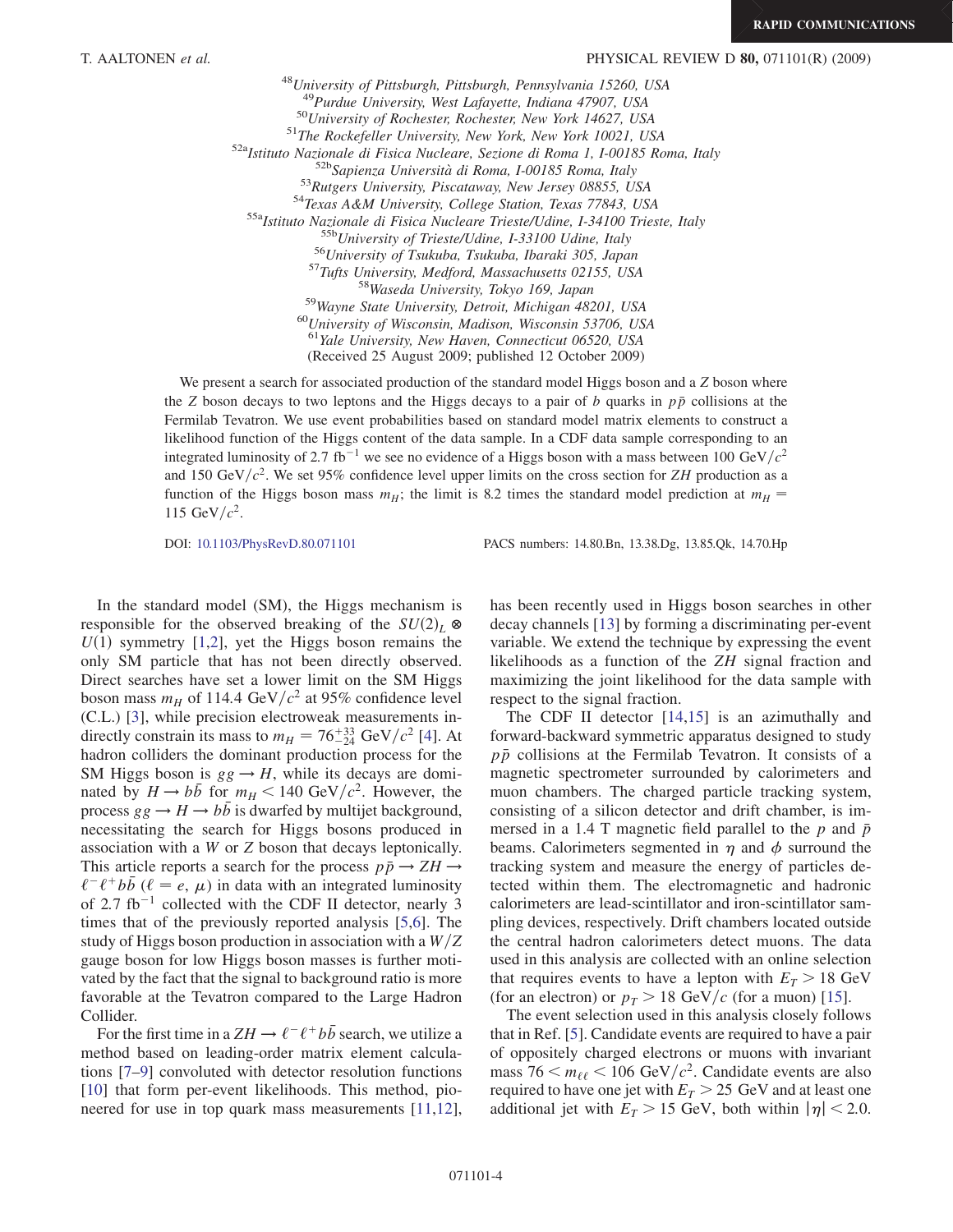### SEARCH FOR THE HIGGS BOSON PRODUCED IN ... PHYSICAL REVIEW D 80, 071101(R) (2009)

All jet energies are corrected for nonuniformities in calorimeter response, effects from multiple  $p\bar{p}$  interactions, and the hadronic energy scale of the calorimeter [\[16\]](#page-10-7). Candidate events are required to have at least one jet with an associated displaced secondary vertex [\[17](#page-10-8)] ("b tags,'' reconstructed using tracks with hits in the silicon detector), thus enriching the b-quark content of the sample.

The backgrounds for this analysis are dominated by events with real Z bosons with additional contributions from  $t\bar{t}$  and events where an object, such as a jet, is misidentified as a lepton. We model the backgrounds with events generated with leading-order event generators, normalized to next-to-leading-order cross sections and simulated with a GEANT-based description of the CDF II detector [\[10\]](#page-10-1).  $Z +$  light-flavor jet contributions are modeled with the ALPGEN [\[18\]](#page-10-9) simulation code matched with PYTHIA using the scheme from Ref. [[18](#page-10-9)] for the hadronization and fragmentation. Heavy flavor contributions from  $Z + bb$  and  $Z + c\bar{c}$  are modeled separately with ALPGEN and combined with the light-flavor jet samples. The WZ, ZZ, and  $t\bar{t}$  processes are modeled using PYTHIA [\[19\]](#page-10-10). Events where a jet is misidentified as a charged lepton are modeled using jet-enriched data samples [\[5](#page-9-4)[,20\]](#page-10-11). We model the kinematics of  $ZH \rightarrow \ell^+\ell^- b\bar{b}$  events using PYTHIA for  $m_H$  ranging from 100 GeV/ $c^2$  to 150 GeV/ $c^2$ . The signal and background contributions expected in  $2.7$  fb<sup>-1</sup> and the number of observed events are given in Table [I.](#page-7-0)

We denote the ZH signal probability by  $P_{ZH}(\mathbf{x_i}|m_H)$ where  $m_H$  is a parameter and  $\mathbf{x}_i$  represents the collection of the measured 4-vector momenta of the two selected leptons, the two selected jets, and the two components of the missing transverse momentum, in a given event i. Similarly we denote the background probability as  $P_b(\mathbf{x_i})$ . The perevent likelihood as a function of the signal fraction s for a given event  $i$  is

<span id="page-7-2"></span>
$$
L(s, \mathbf{x_i}|m_H) = sP_{ZH}(\mathbf{x_i}|m_H) + (1 - s)P_b(\mathbf{x_i}).
$$
 (1)

We evaluate  $P_{ZH}$  and  $P_b$  by convoluting the leading-order

<span id="page-7-0"></span>TABLE I. Expected and observed numbers of events with 1 or  $Z + \text{jets}, t\bar{t}$ , and ZZ processes, in the expected proportions  $Z + \text{jets}, t\bar{t}$ , and ZZ processes, in the expected proportions 2 b-tagged jets in 2.7 fb<sup>-1</sup> of data. The ZH expectation is shown for  $m_H = 115 \text{ GeV}/c^2$  assuming the production cross section at  $\sqrt{s}$  = 1.96 TeV for  $q\bar{q} \rightarrow Z^* \rightarrow ZH$  to be 1.04 pb [[21](#page-10-13)] and the branching ratio  $\mathcal{B}(H \to b\bar{b})$  to be 73% [[22](#page-10-14)].

| Source                                             | 1 tag            | $\geq$ 2 tag   |
|----------------------------------------------------|------------------|----------------|
| $Z \rightarrow \ell^+ \ell^-$ + light partons      | $129.6 \pm 24.0$ | $5.5 \pm 0.9$  |
| $Z \rightarrow \ell^+ \ell^- + b\bar{b}, c\bar{c}$ | $107.2 \pm 14.0$ | $19.5 \pm 3.4$ |
| ZZ, WZ                                             | $11.6 \pm 1.3$   | $2.9 \pm 0.4$  |
| $t\bar{t}$                                         | $13.9 \pm 2.0$   | $7.7 \pm 1.1$  |
| Misidentified lepton                               | $15.9 \pm 6.5$   | $0.4 \pm 0.2$  |
| ΖH                                                 | $1.3 \pm 0.2$    | $0.7 \pm 0.1$  |
| Total expected                                     | $279.5 \pm 28.6$ | $36.3 \pm 3.7$ |
| Data                                               | 258              | 32             |

matrix elements for the process with detector resolution functions and integrating over unmeasured quantities. Thus,  $P_{ZH}$  is a probability density in  $x_i$  and can be expressed as

$$
P_{ZH}(\mathbf{x_i}|m_H) = \frac{1}{\sigma(m_H)} \int d\Phi |\mathcal{M}_{ZH}(q, p; m_H)|^2
$$
  
 
$$
\times \prod_j [W(p_j, \mathbf{x_i})] f_{PDF}(q_1) f_{PDF}(q_2), \quad (2)
$$

where  $\mathcal{M}_{ZH}$  is the leading-order matrix element for the process  $q\bar{q} \rightarrow ZH \rightarrow \ell^+ \ell^- b\bar{b}$  evaluated for a pair of incoming partons q and outgoing particles p,  $W(p_i, x_i)$  are transfer functions [[23](#page-10-12)] linking the outgoing particle momenta  $p_i$  to measured quantities  $\mathbf{x_i}$ , and the  $f_{\text{PDF}}$  are parton density functions of the incoming partons. The factor  $1/\sigma(m_H)$  ensures that the probability density satisfies the normalization condition,  $\int d\mathbf{x}_{ii} P_{ZH}(\mathbf{x_i}|m_H) = 1$ . The sample likelihood  $\mathcal L$  is obtained by taking the product over all events  $i$  in the sample

$$
\mathcal{L}\left(s|m_{H}\right) = \prod_{i} L(s, \mathbf{x}_{i}|m_{H}).\tag{3}
$$

<span id="page-7-3"></span>We enhance our statistical sensitivity by exploiting the expected difference in the rate of signal and background events with two *b*-tagged jets. We replace  $P_{ZH}(\mathbf{x_i}|m_H)$ <br>with  $P_{ZH}(\mathbf{x_i}, n|m_H) \equiv P_{ZH}(\mathbf{x_i}|m_H) \cdot P_{ZH}(n|m_H)$  and with  $P_{ZH}(\mathbf{x_i}, n|m_H) \equiv P_{ZH}(\mathbf{x_i}|m_H) \cdot P_{ZH}(n|m_H)$  and  $P_b(\mathbf{x_i})$  with  $P_b(\mathbf{x_i}, n) \equiv P_b(\mathbf{x_i}) \cdot P_b(n)$ , where  $P_b(\mathbf{x_i}, n) \equiv P_b(\mathbf{x_i}) \cdot P_b(n),$  $P_{ZH}(n|m_H)$  [ $P_b(n)$ ] denotes the probability of tagging signal [background] events with *n* tags. Table [II](#page-7-1) shows the expected tagging rates for simulated signal and background event samples.

The measured signal fraction  $S_{\text{meas}}$  is the value of s which maximizes  $\mathcal{L}(s|m_H)$ . Using Eq. [\(1](#page-7-2)), we can define a per-event discriminant  $\mathcal{D}_i \equiv \partial \ln L/\partial s = (P_{ZH} - P_b)/L$ which increases (decreases) for more signal-like (backgroundlike) events. The maximum-likelihood estimator for the measured signal fraction  $S_{\text{meas}}$  corresponds to  $\sum_{i} \mathcal{D}_{i}|_{s=S_{\text{meas}}} = 0$ . The distribution of tan<sup>-1</sup> $\mathcal{D}_{i}(s = S_{\text{meas}})$ for simulated events and data is shown in Fig. [1](#page-8-0).

The dominant backgrounds in our data sample are due to

<span id="page-7-1"></span>TABLE II. Expected single- and double-tag probabilities,  $P(n = 1)$  and  $P(n \ge 2)$ , for signal and background events passing our selection.  $Z \rightarrow \ell^+ \ell^-$  + jets includes jets from both light and heavy quarks.

| Source                                    | $P(n = 1)$ | $P(n \geq 2)$ |
|-------------------------------------------|------------|---------------|
| $Z \rightarrow \ell^+ \ell^-$ + jets      | 0.91       | 0.09          |
| WZ, ZZ                                    | 0.80       | 0.20          |
| $t\bar{t}$                                | 0.74       | 0.26          |
| <i>ZH</i> ( $m_H = 100 \text{ GeV}/c^2$ ) | 0.67       | 0.33          |
| <i>ZH</i> ( $m_H = 125 \text{ GeV}/c^2$ ) | 0.65       | 0.35          |
| <i>ZH</i> ( $m_H = 150 \text{ GeV}/c^2$ ) | 0.63       | 0.37          |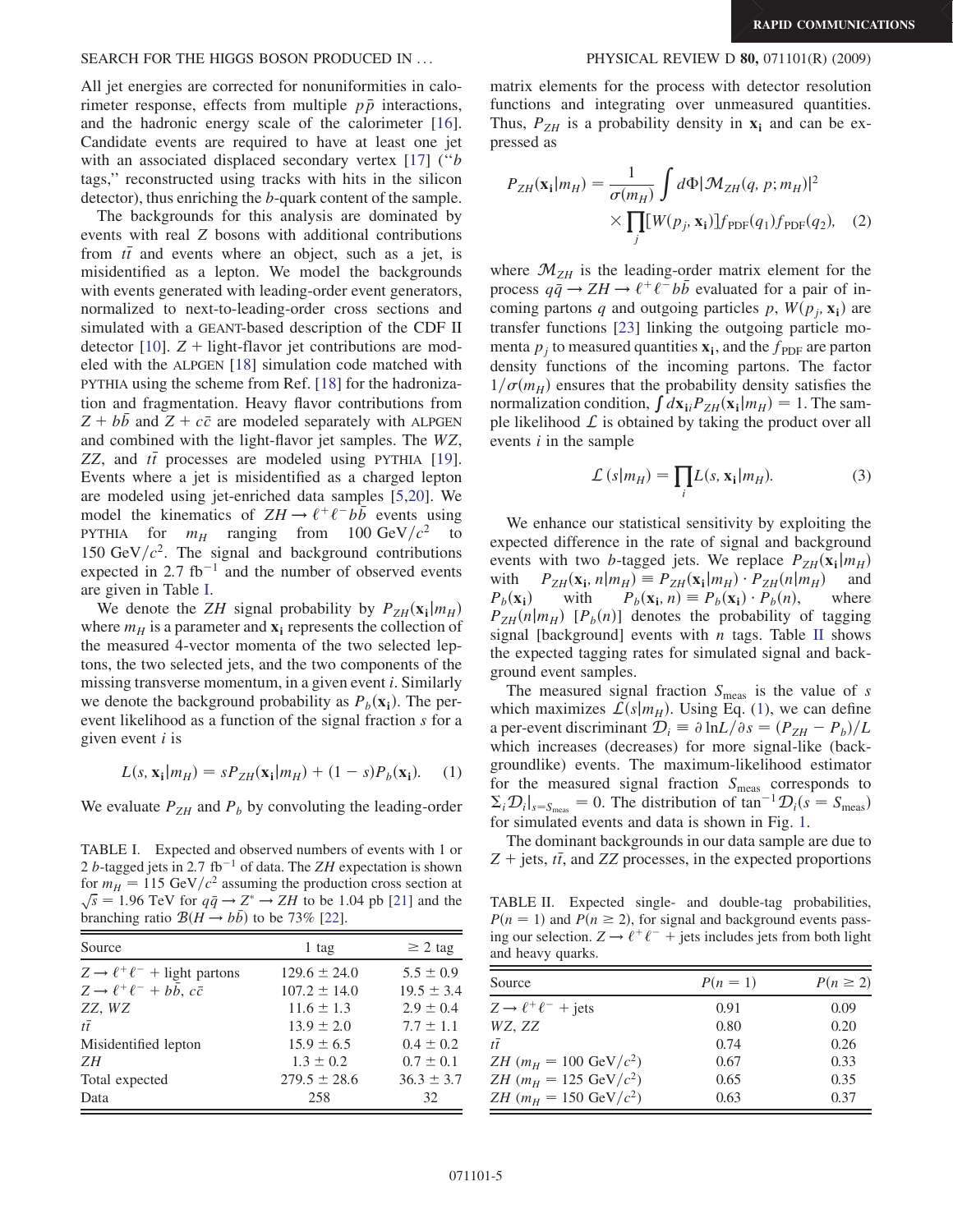<span id="page-8-0"></span>

FIG. 1. The distribution of tan<sup>-1</sup>D where the discriminant  $\mathcal{D} = (P_{ZH} - P_b)/L$  for expected backgrounds and data for events with one (left) and two (right) b tags. The expected signal ( $\times$  10) is overlaid. The  $\chi^2$  is based on the data and total background expectation as shown, using the expected statistical uncertainties and the bin-to-bin uncorrelated systematic uncertainties on the background.

denoted by  $\lambda_{Zjj}$ ,  $\lambda_{t\bar{t}}$ , and  $\lambda_{ZZ}$ , respectively. The background probability in Eq. ([1\)](#page-7-2) is given by

$$
P_b(\mathbf{x_i}, n) = \lambda_{Zjj} P_{Zjj}(\mathbf{x_i}, n) + \lambda_{t\bar{t}} P_{t\bar{t}}(\mathbf{x_i}, n)
$$

$$
+ \lambda_{ZZ} P_{ZZ}(\mathbf{x_i}, n), \qquad (4)
$$

where  $P_{Zjj}(\mathbf{x_i}, n)$ ,  $P_{t\bar{t}}(\mathbf{x_i}, n)$ , and  $P_{ZZ}(\mathbf{x_i}, n)$  are the respective probability densities (normalized to unit integral) for the  $Z + \text{jets}, t\bar{t}$ , and ZZ background processes with *n* tags. Normalization of  $P_b$  is ensured by requiring  $\lambda_{Zjj} + \lambda_{t\bar{t}} + \lambda_{\bar{t}}$  $\lambda_{ZZ} = 1.$ 

We construct confidence intervals [[24](#page-10-15)] for the test statistic  $R = \mathcal{L}(S_{\text{meas}}|S_{\text{true}})/\mathcal{L}(S_{\text{meas}}|S_{\text{true}}^{\text{best}})$  by performing simulated experiments with the expected proportions of background and varying the amounts of signal, such that  $S<sub>true</sub>$  is the true (input) signal fraction in the simulated experiment.  $S_{true}^{best}$  is the input signal fraction that has the highest likelihood for a given measured signal fraction,  $S_{\text{meas}}$ .  $\mathcal{L}(S_{\text{meas}}|S_{\text{true}})$  is given by Eq. [\(3](#page-7-3)) for the simulated experiment with the chosen value of  $S_{true}$  and  $m_H$ . Since we are measuring the fractional signal content in the data sample, the number of events in each simulated experiment is held fixed at the value of 290 events observed in the data.

The methodology from Ref. [\[24](#page-10-15)] is used to construct confidence intervals in  $S_{\text{meas}}$  for each chosen value of  $S_{\text{true}}$ and  $m_H$ . This method removes any bias resulting from imperfections in our modeling by relating  $S_{\text{meas}}$  to  $S_{\text{true}}$ . The confidence intervals in  $S_{\text{meas}}$  obtained for  $m_H =$ 115 GeV/ $c^2$  and  $0 \leq S_{\text{true}} \leq 0.25$  are shown in Fig. [2.](#page-8-1) For a given value of  $S_{\text{meas}}$  obtained from the data (or from an independent simulated experiment to evaluate the *a priori* expectation), we extract the range of  $S_{true}$  for which the confidence intervals contain this value of  $S_{\text{meas}}$ . A feature of this method is that the resulting range of  $S_{true}$ can be quoted as an upper limit on  $S_{true}$  (if the lower bound is zero) or as a two-sided measurement of  $S_{true}$ . As Fig. [2](#page-8-1)

<span id="page-8-1"></span>

FIG. 2. Confidence intervals in the measured signal fraction  $S<sub>meas</sub>$  (along the x axis) with 68% C.L., 95% C.L., and 99.7% C.L., for a range of true signal fraction  $S_{true}$  values (along the y axis on the left) chosen in the simulated experiments. The signal cross section ratio equivalent to  $S<sub>true</sub>$  is shown on the y axis on the right. The intervals shown here are computed for a Higgs boson mass of  $m_H = 115 \text{ GeV}/c^2$ , and include statistical and systematic uncertainties. The vertical dashed line indicates the value of  $S_{\text{meas}}$  obtained from the data.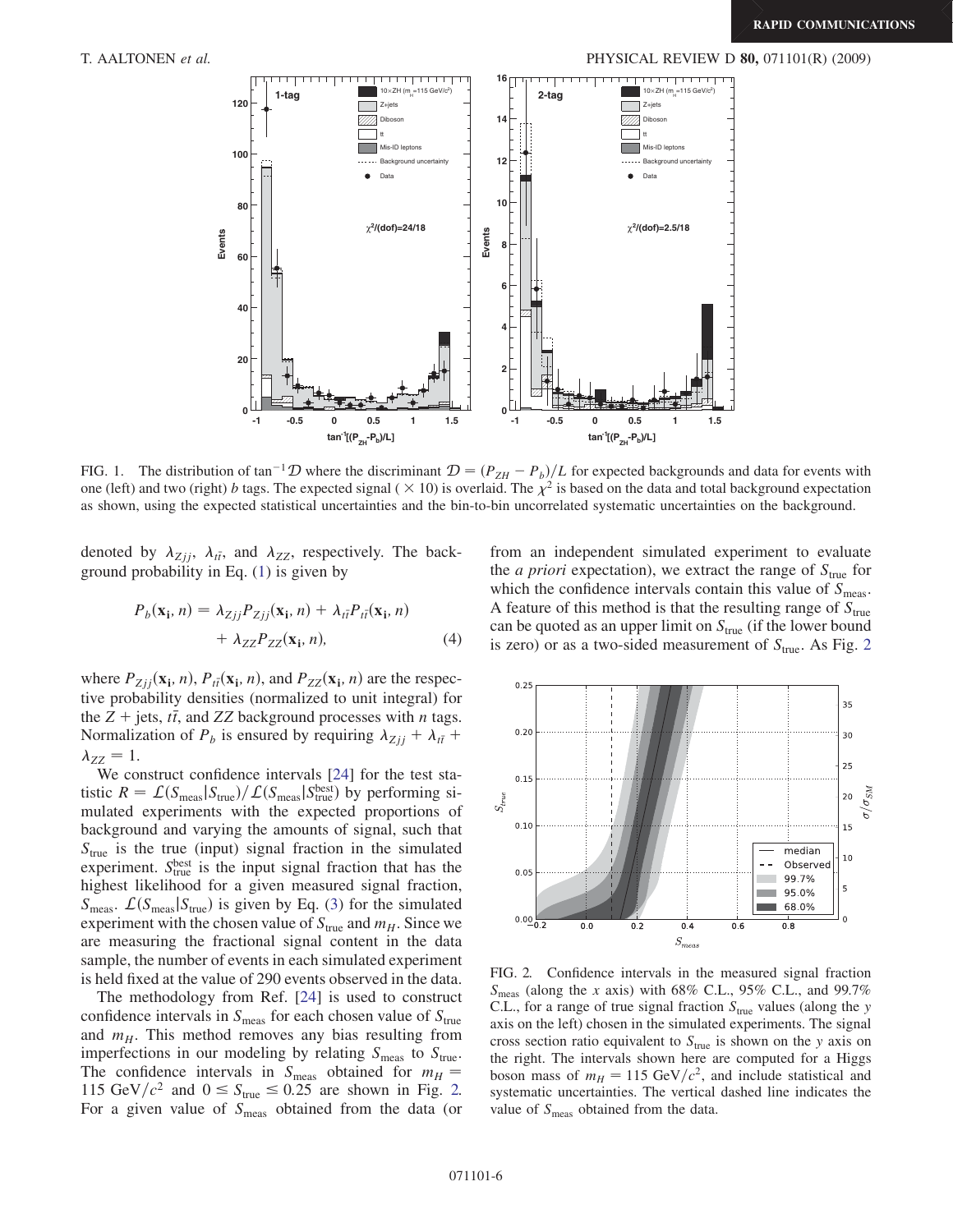### SEARCH FOR THE HIGGS BOSON PRODUCED IN ... PHYSICAL REVIEW D 80, 071101(R) (2009)

shows, we obtain an upper limit on  $S_{true}$  given the data, which we convert to the equivalent upper limit on the signal cross section. This procedure is repeated for the range of Higgs boson masses  $100 \le m_H \le 150 \text{ GeV}/c^2$ .

We evaluate systematic uncertainties by varying process rates and kinematic distributions in our simulated experiments. We apply a rate uncertainty of 40% for Z boson events and of 20% for diboson and  $t\bar{t}$  events. The uncertainty on the rate of heavy flavor production in association with a gauge boson is based on comparisons of data with theoretical predictions from a measurement of the  $b$  jet cross section in events with Z bosons [\[20\]](#page-10-11). The uncertainty on the diboson and  $t\bar{t}$  contribution includes the uncertainties in the cross sections, selection efficiencies, and the top quark mass [[5\]](#page-9-4). A rate uncertainty of 50% is applied for misidentified lepton events due to the uncertainty on the lepton misidentification probability [[5\]](#page-9-4). A rate uncertainty of 6% due to the luminosity uncertainty is applied to all events. The per-jet uncertainty on the b-tagging efficiency is 8% for events with  $b$  partons, 16% for events with  $c$ partons, and 13% for events with no heavy flavor [[5\]](#page-9-4). Our analysis is weakly sensitive to uncertainties in the expected total number of events passing our selection, since it relies only on the shapes of measured distributions. Uncertainties in the shapes of kinematic distributions are propagated by varying the amount of QCD radiation in simulated signal events and the jet energy scale in simulated signal and background events within their respective uncertainties [\[16\]](#page-10-7).

We evaluate confidence intervals for a range of Higgs masses between 100 GeV/ $c^2$  and 150 GeV/ $c^2$ . We evaluate a priori 95% C.L. upper limits on the cross section for the process  $p\bar{p} \rightarrow ZH \rightarrow \ell^+ \ell^- b\bar{b}$ . We express these limits as a ratio with respect to the SM prediction. These expected limits along with those observed in the data are shown in Table [III.](#page-9-7)

In conclusion, we have performed a search for the SM Higgs boson decaying to bb produced in association with a Z boson. This is the first analysis performed in this channel with a matrix element method. The data show no excess over expected non-Higgs backgrounds. We set 95% C.L. upper limits on the cross section of this process for a range of Higgs boson masses. The limit at  $m_H = 115 \text{ GeV}/c^2$  is 8.2 times greater than the SM prediction. This result improves by a factor of 2 over the previously published result in this channel [[5\]](#page-9-4). We are exploring further improvements

<span id="page-9-7"></span>TABLE III. Upper limits at 95% C.L. on the  $ZH \rightarrow \ell^+ \ell^- b\bar{b}$ cross section, shown as a ratio to the SM cross section. The column labeled ''Expected'' shows the median of the limits obtained from simulated experiments containing no signal, and the columns labeled " $\pm 1\sigma$ " show the range containing 68% of the expected limits.

| $m_H$<br>$(GeV/c^2)$ | $-1\sigma$<br>$(\sigma/\sigma_{\rm SM})$ | Expected<br>$(\sigma/\sigma_{\rm SM})$ | $+1\sigma$<br>$(\sigma/\sigma_{\rm SM})$ | Observed<br>$(\sigma/\sigma_{\rm SM})$ |
|----------------------|------------------------------------------|----------------------------------------|------------------------------------------|----------------------------------------|
| 100                  | 6.0                                      | 8.7                                    | 12.4                                     | 7.0                                    |
| 105                  | 6.0                                      | 8.7                                    | 12.9                                     | 6.5                                    |
| 110                  | 7.5                                      | 11.3                                   | 16.8                                     | 7.6                                    |
| 115                  | 8.3                                      | 12.1                                   | 18.2                                     | 8.2                                    |
| 120                  | 9.3                                      | 13.5                                   | 20.0                                     | 9.0                                    |
| 125                  | 13.2                                     | 18.3                                   | 27.1                                     | 13.2                                   |
| 130                  | 17.1                                     | 24.2                                   | 35.7                                     | 17.7                                   |
| 135                  | 21.8                                     | 31.0                                   | 44.8                                     | 22.9                                   |
| 140                  | 31.0                                     | 44.3                                   | 65.4                                     | 32.0                                   |
| 145                  | 42.8                                     | 61.6                                   | 89.9                                     | 43.1                                   |
| 150                  | 73.7                                     | 104.0                                  | 153.0                                    | 71.3                                   |

in this technique by separating the leading-order and nextto-leading-order contributions to the signal and backgrounds, as well as the use of matrix-element-based probabilities in conjunction with other multivariate discriminants.

We thank the Fermilab staff and the technical staffs of the participating institutions for their vital contributions. This work was supported by the U.S. Department of Energy and National Science Foundation; the Italian Istituto Nazionale di Fisica Nucleare; the Ministry of Education, Culture, Sports, Science and Technology of Japan; the Natural Sciences and Engineering Research Council of Canada; the National Science Council of the Republic of China; the Swiss National Science Foundation; the A.P. Sloan Foundation; the Bundesministerium für Bildung und Forschung, Germany; the World Class University Program, the National Research Foundation of Korea; the Science and Technology Facilities Council and the Royal Society, UK; the Institut National de Physique Nucleaire et Physique des Particules/CNRS; the Russian Foundation for Basic Research; the Ministerio de Ciencia e Innovación, and Programa Consolider-Ingenio 2010, Spain; the Slovak R&D Agency; and the Academy of Finland.

- <span id="page-9-0"></span>[1] P. W. Higgs, Phys. Rev. Lett. **13**, 508 (1964).
- <span id="page-9-1"></span>[2] G. S. Guralnik, C. R. Hagen, and T. W. B. Kibble, Phys. Rev. Lett. 13, 585 (1964).
- <span id="page-9-2"></span>[3] R. Barate et al. (LEP Working Group), Phys. Lett. B 565, 61 (2003).
- <span id="page-9-3"></span>[4] T. Aaltonen et al. (CDF Collaboration), Phys. Rev. D 77,

112001 (2008).

- <span id="page-9-4"></span>[5] T. Aaltonen et al. (CDF Collaboration), Phys. Rev. Lett. 101, 251803 (2008).
- <span id="page-9-5"></span>[6] V. M. Abazov et al. (D0 Collaboration), Phys. Lett. B 655, 209 (2007).
- <span id="page-9-6"></span>[7] J. M. Campbell and R. K. Ellis, Phys. Rev. D 60, 113006